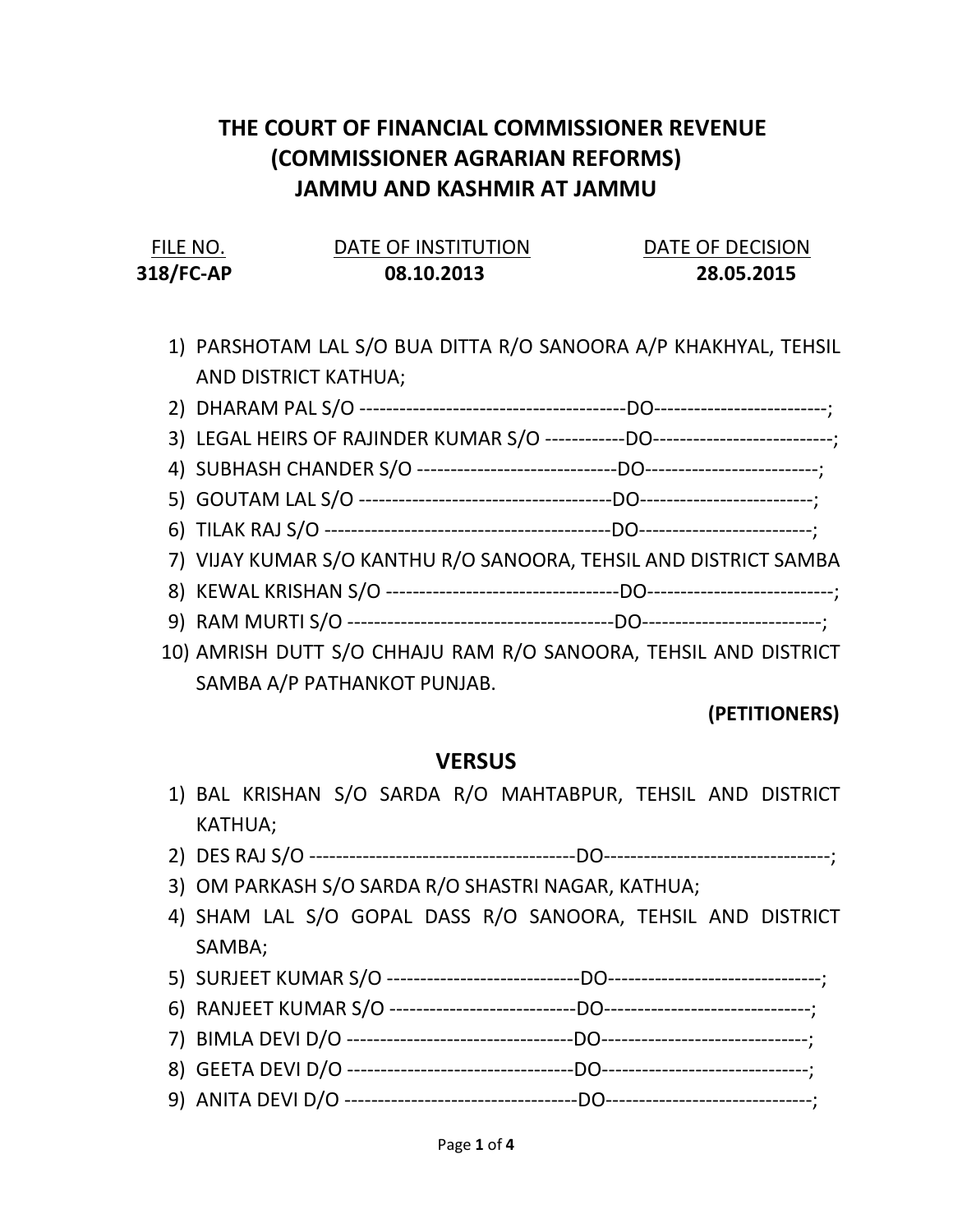|  | (RESPONDENTS) |
|--|---------------|

In the matter of:

Reference dated 19.08.2013 made by the court of the Additional Commissioner (with powers of Divisional Commissioner) Jammu in revision petition against the order dated 04.02.1980 passed on mutation No. 548 by the Tehsildar Agrarian Reforms, Hiranagar under the Big Landed Estates Abolition Act, 2007 (BK) by virtue of which the rights over land falling under Khasra No. 1602/1111 (12K-03M), 1604/1114 (05K-03M), 1608/1115 (01K-17M), 1612/1123 (01K-19M), 1616/1125 (06K-14M) and 1620/1127 (07K-18M) totalling 35 Kanals and 14 Marlas were extinguished from the ownership of Ram Pyari D/O Totu Wd/O Gandharb Singh.

For Petitioner Nos. 1-9 --- Advocate S. N. Gupta For Respondents --- Adv. Abhishek Wazir, Adv. Danish Butt

## J U D G E M E N T

1) The summarised facts of the case are that one Ram Pyari D/O Totu Wd/O Gandharb Singh was an owner of the land described herein above. The Tehsildar, Agrarian Reforms, Hiranagar attested the impugned mutation No. 548 dated 04.02.1980 under the provisions of the Big Landed Estates Abolition Act, 2007 (BK) whereby the ownership rights of the ex owner over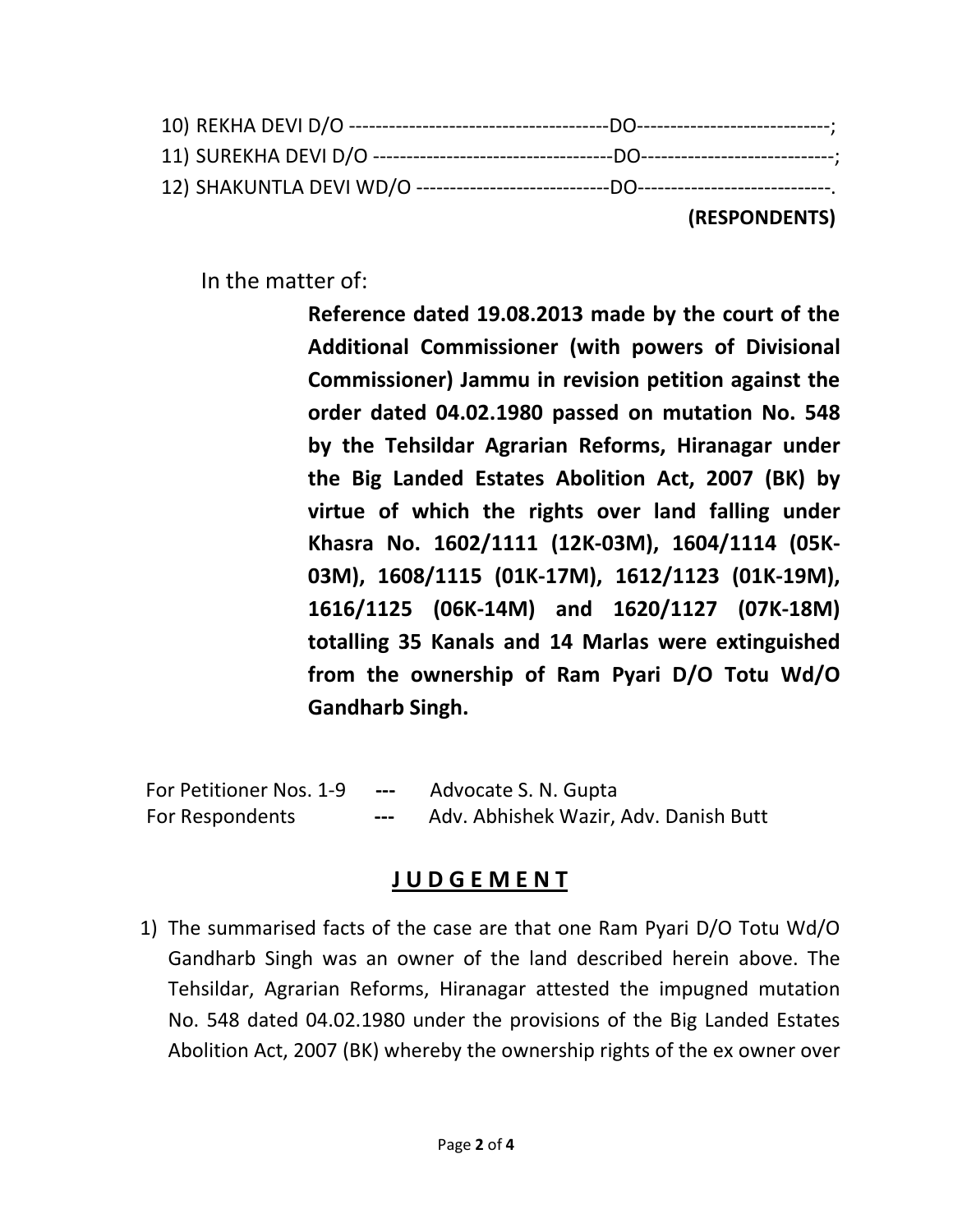the said land were extinguished and devolved upon one Sarda S/O Ruda R/O Sanoora, Samba.

- 2) Aggrieved, the petitioners herein challenged the impugned mutation in revision before the Divisional Commissioner, Jammu who transferred the same to the Additional Commissioner (with powers of the Divisional Commissioner), Jammu for disposal under law. The court below while exercising the revisional jurisdiction in ex parte proceedings observed that the attesting officer had ignored the entries of Jamabandi (Kharif), 1971 vis-a-vis the cultivating possession of the petitioners. Moreover, the verification of the entries in the revenue record of Kharif, 2007 (BK) has not been done. Placing reliance on these facts and circumstances, the court has submitted the instant case to this court under Sec. 15 (3) of the Land Revenue Act, 1996 (Smvt) with the recommendation to set aside the impugned mutation and to remand the case to the Tehsildar concerned for passing fresh orders.
- 3) Elaborating the observations made by the court below, it is noted that after the commencement of the Agrarian Reforms Act, 1976, the land under consideration ought to have been dealt with under the provisions of the said Act only and not under the Big Landed Estates Abolition Act. If a tiller, therefore, was cultivating some land in Kharif, 1971, that person should have been conferred with the ownership rights exclusively under the Agrarian reforms Act. The revenue record appended with the case file shows that some of the land was under the cultivation of Sarda whileas some was being cultivated by Khandu in Kharif, 1971. Therefore, in order to reach a just conclusion a fresh enquiry is required to be initiated purely under the provisions of the Agrarian Reforms Act, 1976.
- 4) Moreover, Sec. 32 of the Agrarian Reforms Act, 1976 provides that the provisions of this Act and the rules and instructions issued thereunder shall only have effect notwithstanding anything contained in any other law or any custom or usage or in any contract, express or implied or in any instrument inconsistent with the provisions of this Act. It means that the tillers of the land were to be handled under the terms and conditions of this Act only.